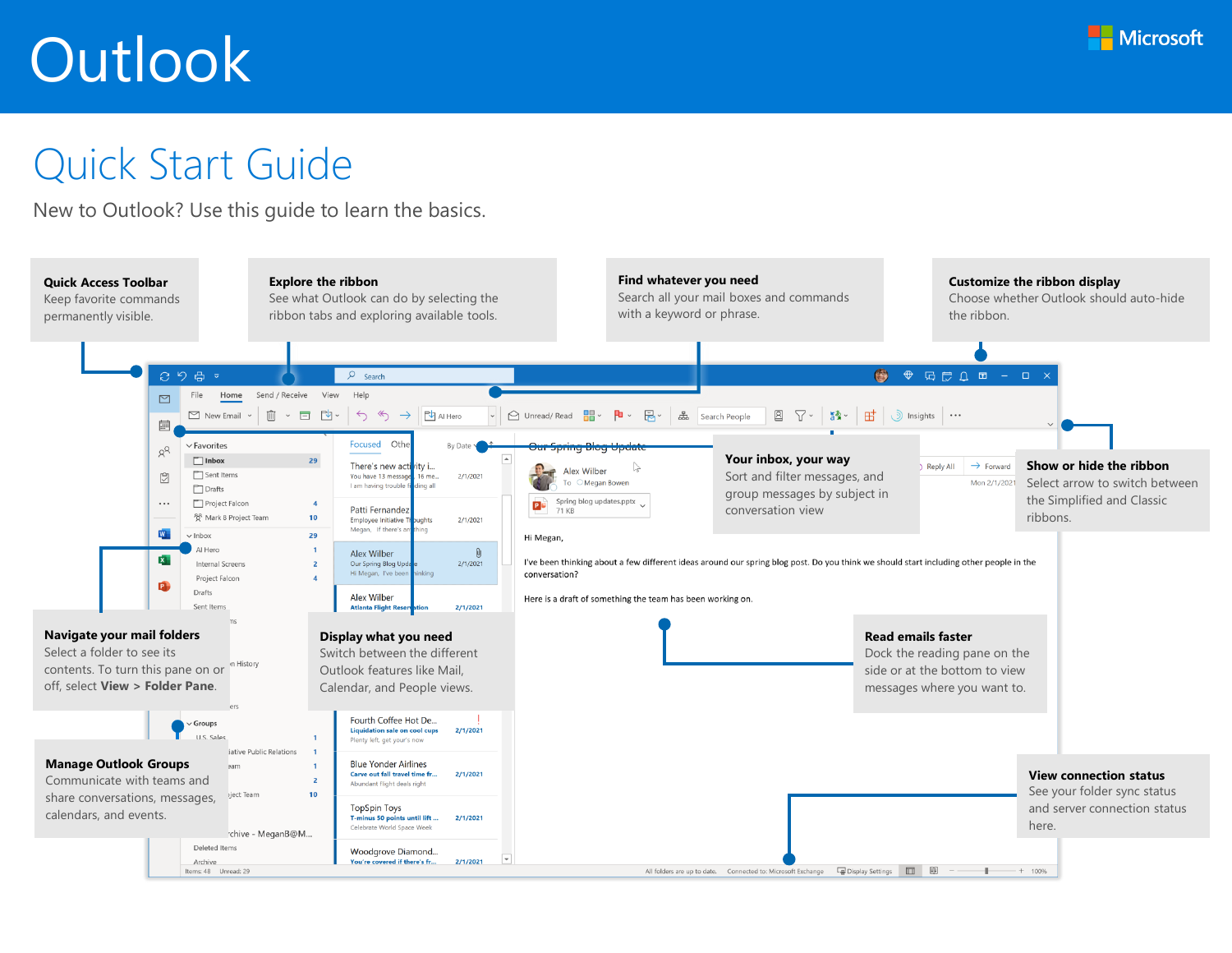### Set up your account

You can use Outlook as soon as you enter your account info. On the ribbon, select **File > Info** and then select the **Add Account** button. Next, sign in with your preferred email address, or use an account provided by your company or school.

| Email address<br>meganb@contoso.com<br>$\check{}$<br>Advanced options v | <b>Q</b> Outlook |  | × |
|-------------------------------------------------------------------------|------------------|--|---|
|                                                                         |                  |  |   |

## Attach files without searching

Need to attach a picture or a document? Outlook saves you time by keeping a list of your recently used files. Select the **Attach File** button while composing a new message or meeting invitation, and then select the file you want to attach.



## Set up an Outlook group

If you're running Outlook as part of an eligible Office 365 subscription, you can use **Groups** instead of distribution lists to more effectively communicate and collaborate with members of a team or an organization.



To create a new group in Outlook, on the ribbon, select **Home**, and then select **New Items > Group**.

If you don't see this as an option on this menu, contact the administrator of your Microsoft Office 365 subscription for more information.

From the Inbox of any of your Groups, you and the other members can start or join a conversation, create or confirm team events, see a list of members, and get notifications about interactions on any of your shared posts.

To join an existing group, start by searching for its name. On the ribbon, select **Home**, enter a keyword or phrase into the **Search People** box, and then select the group you want to join.

| ক                     |                         |  |
|-----------------------|-------------------------|--|
|                       |                         |  |
|                       |                         |  |
|                       |                         |  |
| Private   Mark 8<br>囟 | <br>Mark 8 Project Team |  |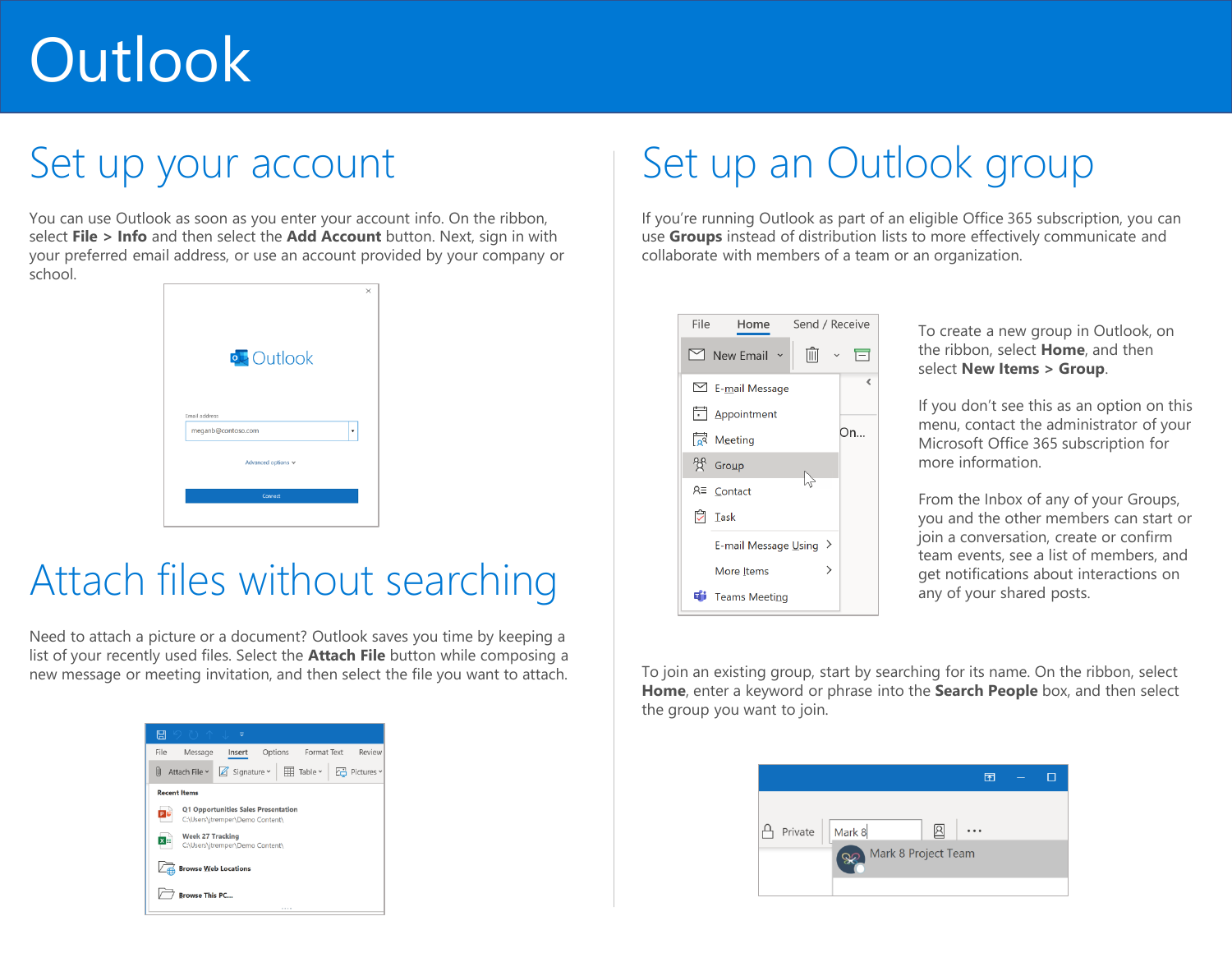## Outlook is more than just email

Easily switch between Mail, Calendar, People, and more.